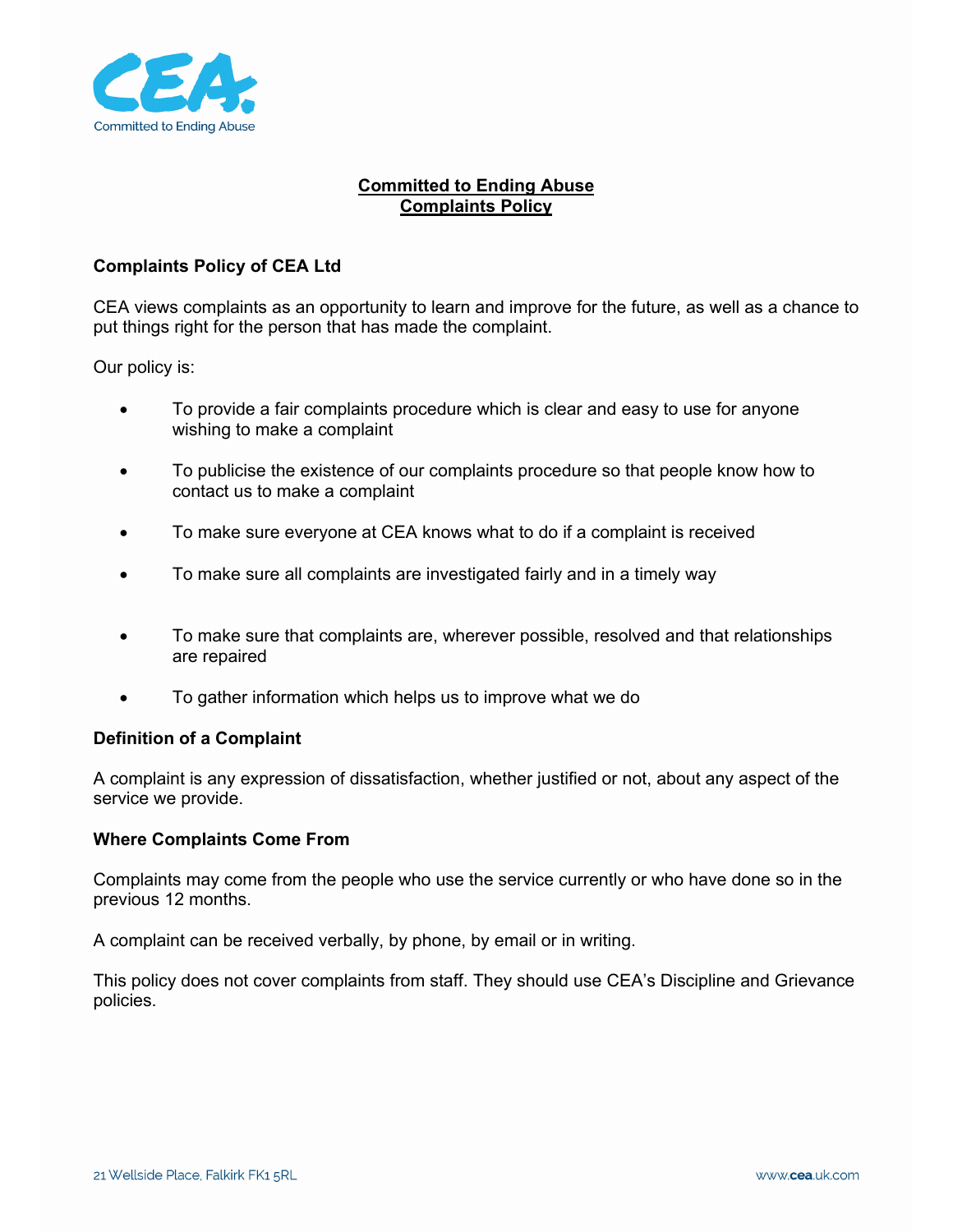

## **Confidentiality**

All complaint information will be handled sensitively, telling only those who need to know and following any relevant data protection requirements.

### **Responsibility**

Overall responsibility for the implementation of this policy lies with the Operations Director of the organisation. Reviews of complaints handling then lies with The Board of Directors.

### **Review**

This policy is reviewed regularly and updated as required. Adopted on: July 2015 Reviewed: July 2017 Reviewed: July 2019 Reviewed: July 2021

## **Complaints Procedure of CEA**

### **Publicised Contact Details for Complaints:**

Written complaints may be sent to the Operations Director at 21 Wellside Place, Falkirk, FK1 5RL or by email at Opsmanager@cea.uk.com.

Verbal complaints may be made by phone to 01324 635661 and to the Operations Director

# **Resolving Complaints**

# *Stage One*

In many cases, a complaint is best resolved by the person responsible for the issue being complained about. If the complaint has been received by that person, they may be able to resolve it swiftly and should do so if possible and appropriate.

Whether or not the complaint has been resolved, the complaint information should be passed to The Operations Director.

On receiving the complaint, the Operations Director records it in the complaints log. If it has not already been resolved, she may delegate an appropriate person to investigate it and to take appropriate action.

Complaints will be acknowledged by the Operations Director within 7 days. The acknowledgement should say who is dealing with the complaint and when the person complaining can expect a reply. A copy of this complaint's procedure should be attached.

Ideally complainants should receive a definitive reply within four weeks. If this is not possible because for example, an investigation has not been fully completed, a progress report should be sent with an indication of when a full reply will be given.

Whether the complaint is justified or not, the reply to the complainant should describe the action taken to investigate the complaint, the conclusions from the investigation, and any action taken as a result of the complaint.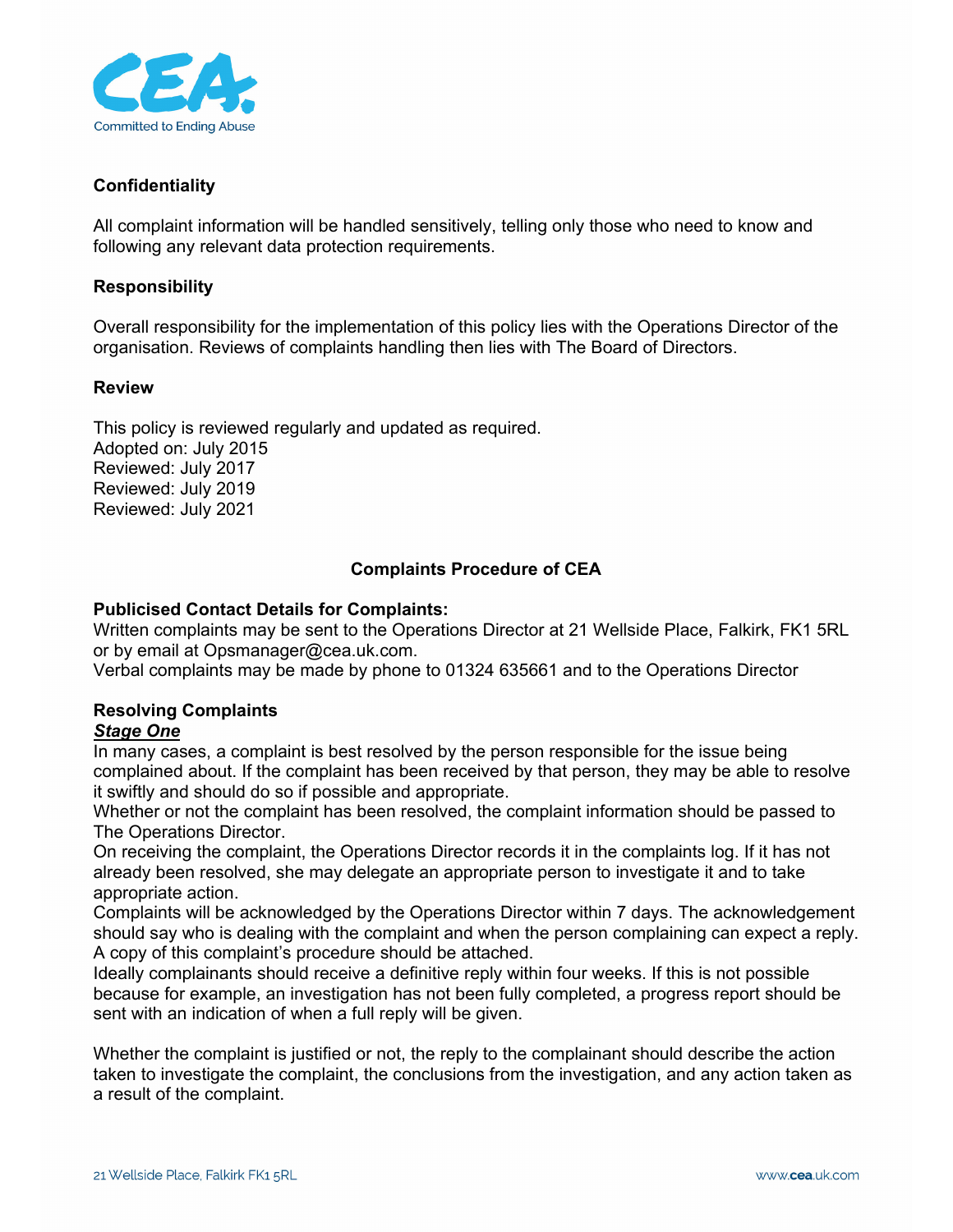

### *Stage Two*

If the complainant feels that the problem has not been satisfactorily resolved at Stage One, they can request that the complaint is reviewed at Board level. At this stage, the complaint will be passed to The Chair.

The request for Board level review should be acknowledged within 7 days of receiving it. The acknowledgement should say who will deal with the case and when the complainant can expect a reply.

The Chair may investigate the facts of the case themselves or delegate a suitably senior person to do so. This may involve reviewing the paperwork of the case and speaking with the person who dealt with the complaint at Stage One.

If the complaint relates to a specific person, they should be informed and given a further opportunity to respond.

The person who dealt with the original complaint at Stage One should be kept informed of what is happening.

Ideally complainants should receive a definitive reply within four weeks. If this is not possible because for example, an investigation has not been fully completed, a progress report should be sent with an indication of when a full reply will be given.

Whether the complaint is upheld or not, the reply to the complainant should describe the action taken to investigate the complaint, the conclusions from the investigation, and any action taken as a result of the complaint.

The decision taken at this stage is final, unless the Board decides it is appropriate to seek external assistance with resolution.

## *External Stage*

The complainant can complain to The Care Inspectorate by mail (Springfield House, Laurel Hill Business Park, Laurel Hill Road, Stirling, FK7 9JQ) or by telephone (01786 406363). Further information can be found at www.careinspectorate.com.

#### **Variation of the Complaints Procedure**

The Board may vary the procedure for good reason. This may be necessary to avoid a conflict of interest, for example, a complaint about the Chair should not also have the Chair as the person leading a Stage Two review.

#### **Monitoring and Learning from Complaints**

Complaints may be review annually to identify any trends which may indicate a need to take further action.